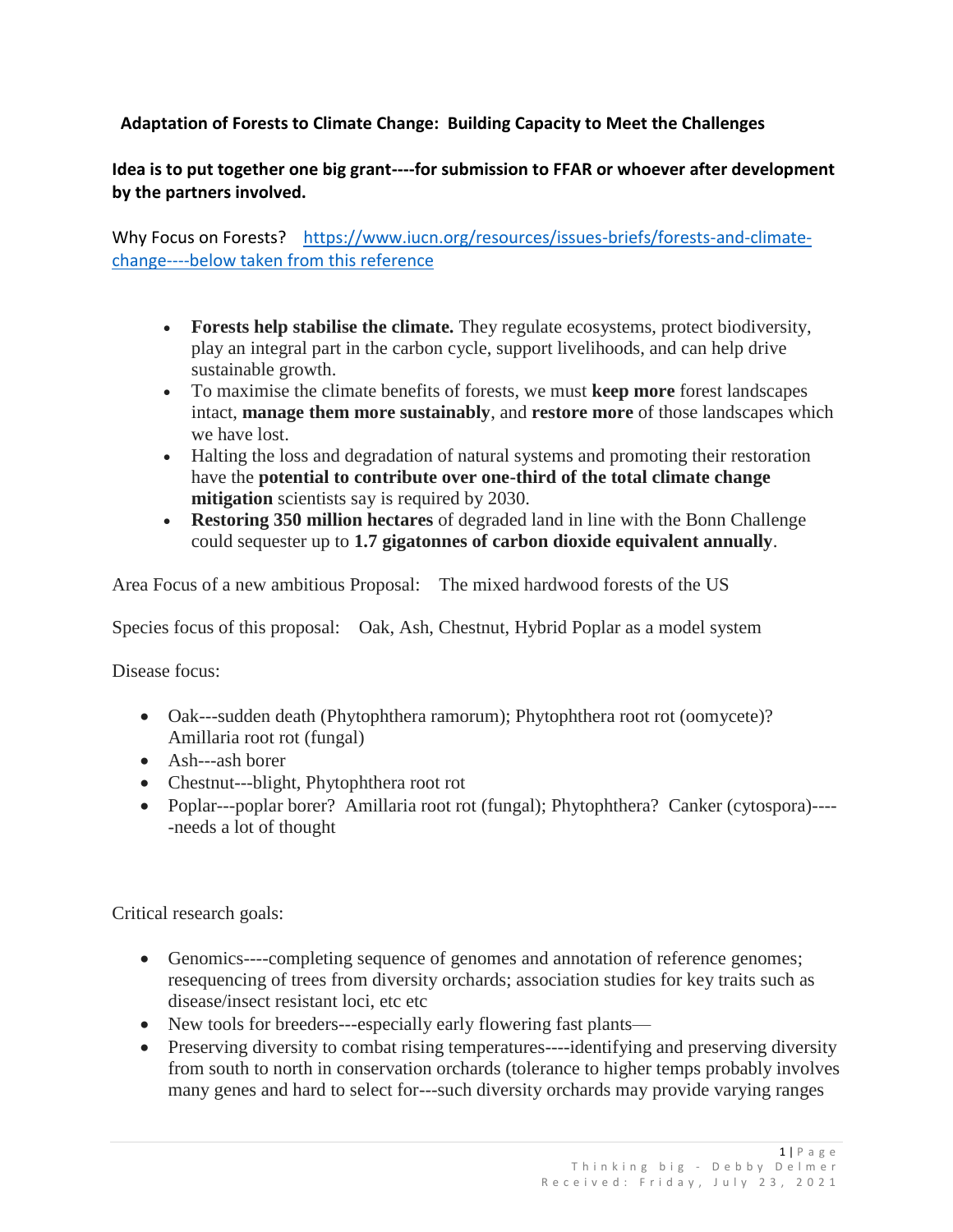of temp tolerance selected naturally over a long time---could propose to confirm experimentally differences in temp tolerance between trees from Canada/Maine and those from Georgia/Alabama? TACF chapters might do a lot of this? Are there similar volunteer Groups for oak, and ash? Are there any such diversity collections for oak/ash?

- Clonal propagation----breaking barriers to clonal propagation of stem cuttings; exploring new avenues for creating embryo cultures from somatic tissues;
- Developing and optimizing of gene editing systems for hardwoods; optimizing protocols for insertion of constructs into focus plants; optimizing editing especially for homologous recombination events;
- Identify key genes to target for gene editing (disease/insect resistance key priority).
- Development of faster, more accurate assays to measure resistance to specific diseases (with focus on Phytophthera and canker diseases?). what about biomarkers?
- A clear plan for how to move forward assuming the OXO gene even is deregulated in Darling;
- USDA. Sudden Oak disease; Biocontrol of plant borers;

Is there a way to make this more focused? Any common mechanisms involved in Phytophthera root rot, and sudden oak death (Phytoph ramorum) so we could focus the research? Could OXO work for other cankers? Biocontrol for various plant borers?

## **Funding partners:**

TACF with funds from members but mostly from a few key philanthropists—we need to get at least a few million dollars? Also provides in kind services from its chapter members

Foundations promoting climate change---EDF, Packard, Hewett, Moore, Bloomberg; Sierra Club?, any that support work on ash borer or oak diseases?

USDA/Forest Service—also involve the NFGEL—Natl Forest Genetics Lab; Pacific Southwest lab for sudden oak death

Corteva to provide in kind scientific advice on gene delivery and gene editing; fast plants

FFAR to match part or all of above except USDA—see FFAR.org (I am on the BOD)

## **Possible scientific collaborators on the grant:**

TACF takes the lead—Jared/Sara//Kendra/Tom/new southern region person?? New scientist at meadowview—what could he do? Lisa is lead overall with idea we would hire a lead if funded?

Steve Strauss oregon and Gerry Tuscan (oak ridge) on poplar---what can we learn from poplar work? Can we test some ideas here faster? Is this a good idea or not?